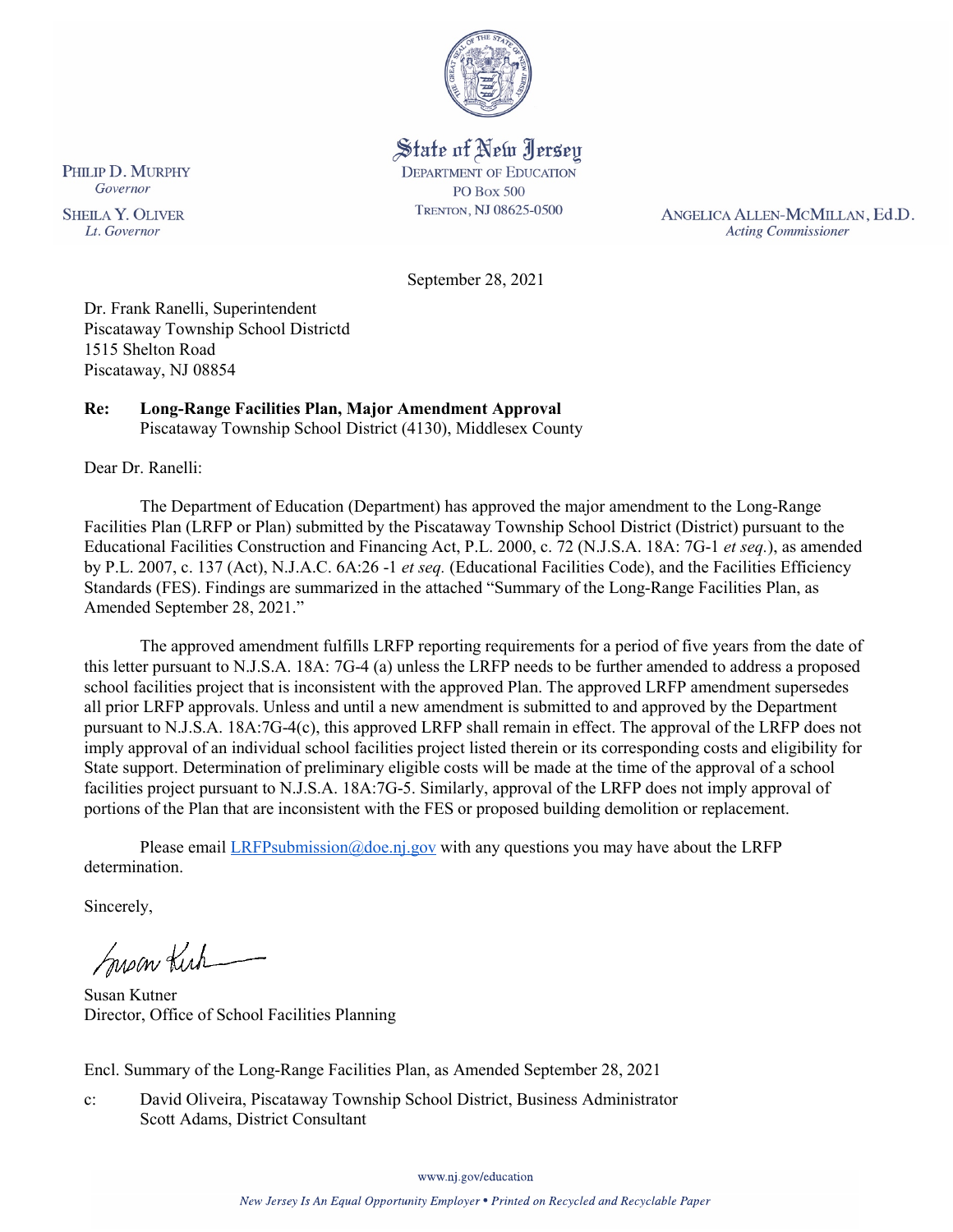# **Piscataway Township School District (4130) Summary of the Long-Range Facilities Plan, as Amended September 28, 2021**

The Department of Education (Department) has completed its review of the major amendment to the Long-Range Facilities Plan (LRFP or Plan) submitted by the Piscataway Township School District (District) pursuant to the Educational Facilities Construction and Financing Act, P.L. 2000, c. 72 (N.J.S.A. 18A: 7G-1 *et seq.*), as amended by P.L. 2007, c. 137 (Act), N.J.A.C. 6A:26-1 et seq. (Educational Facilities Code), and the Facilities Efficiency Standards (FES).

The following provides a summary of the District's approved amended LRFP. The summary is based on the standards set forth in the Act, the Educational Facilities Code, the FES, District-reported information in the Department's LRFP reporting system, and supporting documentation. The referenced reports in *italic* text are standard reports available on the Department's LRFP website.

## **1. Inventory Overview**

The District is classified as a Regular Operating District (ROD) for funding purposes. It provides services for students in grades PK-12.

The District identified existing and proposed schools, sites, buildings, rooms, and site amenities in its LRFP. Table 1 lists the number of existing and proposed district schools, sites, and buildings. Detailed information can be found in the *School Asset Inventory Report* and the *Site Asset Inventory Report.*

**As directed by the Department, school facilities projects that have received initial approval by the Department and have been approved by the voters, if applicable, are represented as "existing" in the LRFP.** Approved projects that include new construction and/or the reconfiguration/reassignment of existing program space are as follows: n/a.

| Category                                     | <b>Existing</b> | <b>Proposed</b> |
|----------------------------------------------|-----------------|-----------------|
| Number of Schools (assigned DOE school code) |                 | 10              |
| Number of School Buildings <sup>1</sup>      |                 |                 |
| Number of Non-School Buildings <sup>2</sup>  |                 |                 |
| Number of Vacant Buildings                   |                 |                 |
| Number of Sites                              |                 |                 |

#### **Table 1: Number of Schools, School Buildings, and Sites**

Based on the existing facilities inventory submitted by the District:

- Schools using leased buildings (short or long-term): Grandiew Elementary School (080) PK buildings
- Schools using temporary classroom units (TCUs), excluding TCUs supporting construction:  $n/a$
- Vacant/unassigned school buildings: n/a

 $\overline{a}$ 

<span id="page-1-1"></span><span id="page-1-0"></span>*<sup>1</sup>* Includes district-owned buildings and long-term leases serving students in district-operated programs

<sup>&</sup>lt;sup>2</sup> Includes occupied district-owned buildings not associated with a school, such as administrative buildings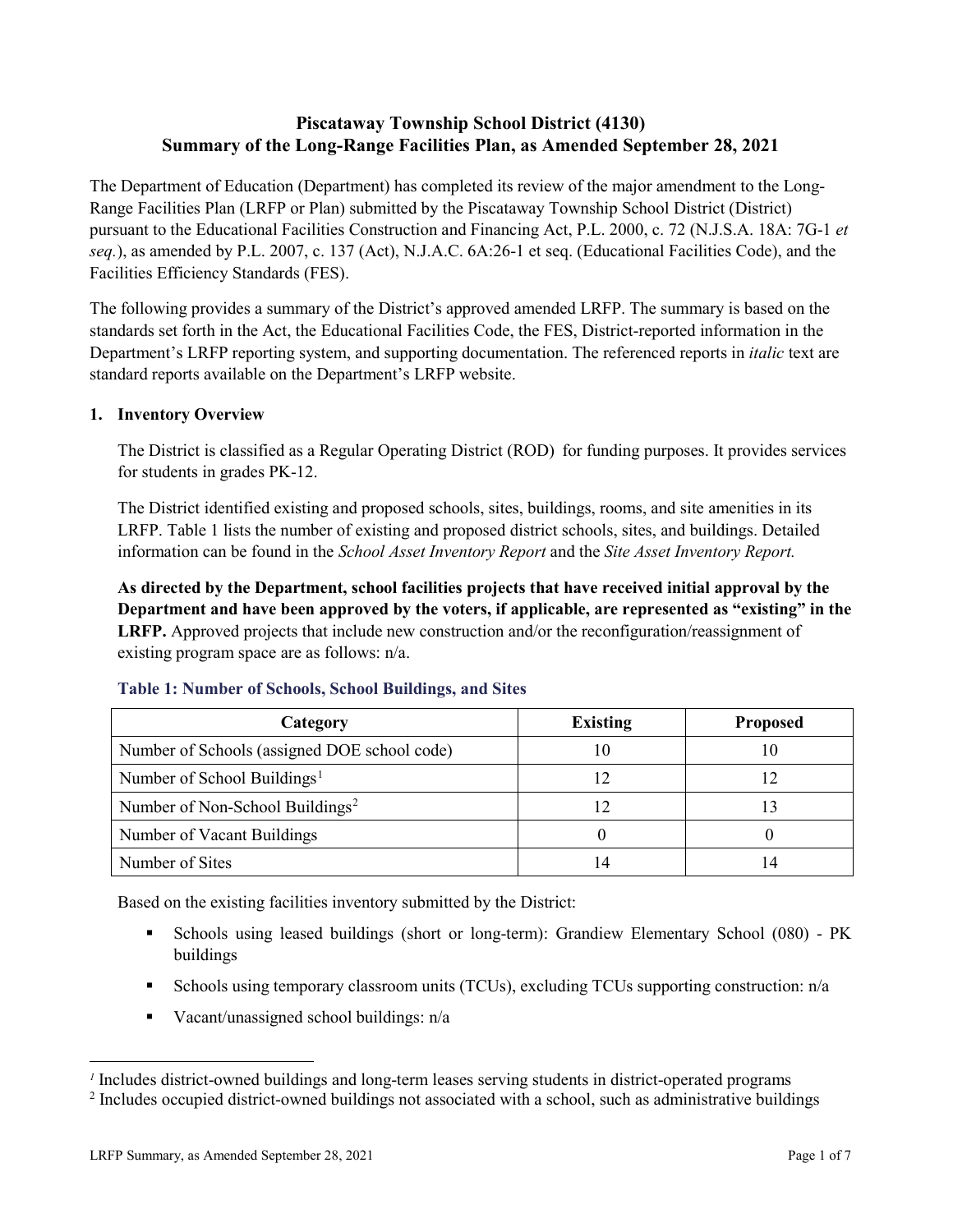Findings:

The Department has determined that the proposed inventory is adequate for approval of the District's LRFP amendment. However, the LRFP determination does not imply approval of an individual school facilities project listed within the LRFP; the District must submit individual project applications for project approval.

## **2. District Enrollments**

The District determined the number of students, or "proposed enrollments," to be accommodated for LRFP planning purposes on a district-wide basis and in each school.

The Department minimally requires the submission of a standard cohort-survival projection using historic enrollment data from the Application for School State Aid (ASSA) or NJ Smart. The cohort-survival method projection method forecasts future students based upon the survival of the existing student population as it moves from grade to grade. A survival ratio of less than 1.00 indicates a loss of students, while a survival ratio of more than 1.00 indicates the class size is increasing. For example, if a survival ratio tracking first to second grade is computed to be 1.05, the grade size is increasing by 5% from one year to the next. The cohort-survival projection methodology works well for communities with stable demographic conditions. Atypical events impacting housing or enrollments, such as an economic downturn that halts new housing construction or the opening of a charter or private school, typically makes a cohort-survival projection less reliable.

## **Proposed enrollments are based on a standard cohort-survival enrollment projection.**

Adequate supporting documentation was submitted to the Department to justify the proposed enrollments. Table 2 provides a comparison of existing and projected enrollments. All totals include special education students.

|                              | <b>Existing Enrollments</b> | <b>District Proposed Enrollments</b> |
|------------------------------|-----------------------------|--------------------------------------|
| <b>Grades</b>                | 2020-21                     | 2025-26                              |
| PK (excl. private providers) | 290                         | 295                                  |
| Grades K to 5                | 2972                        | 2,672                                |
| Grades 6 to 8                | 1,563                       | 1,376                                |
| Grades 9 to 12               | 2,156                       | 2,045                                |
| <b>Totals PK to 12</b>       | 6,981                       | 6,388                                |

# **Table 2: Enrollments**

Findings:

The Department has determined the District's proposed enrollments to be acceptable for approval of the District's LRFP amendment. The Department will require a current enrollment projection at the time an application for a school facilities project is submitted incorporating the District's most recent enrollments in order to verify that the LRFP's planned capacity is appropriate for the updated enrollments.

# **3. District Practices Capacity**

Based on information provided in the room inventories, District Practices Capacity was calculated for each school building to determine whether adequate capacity is proposed for the projected enrollments based on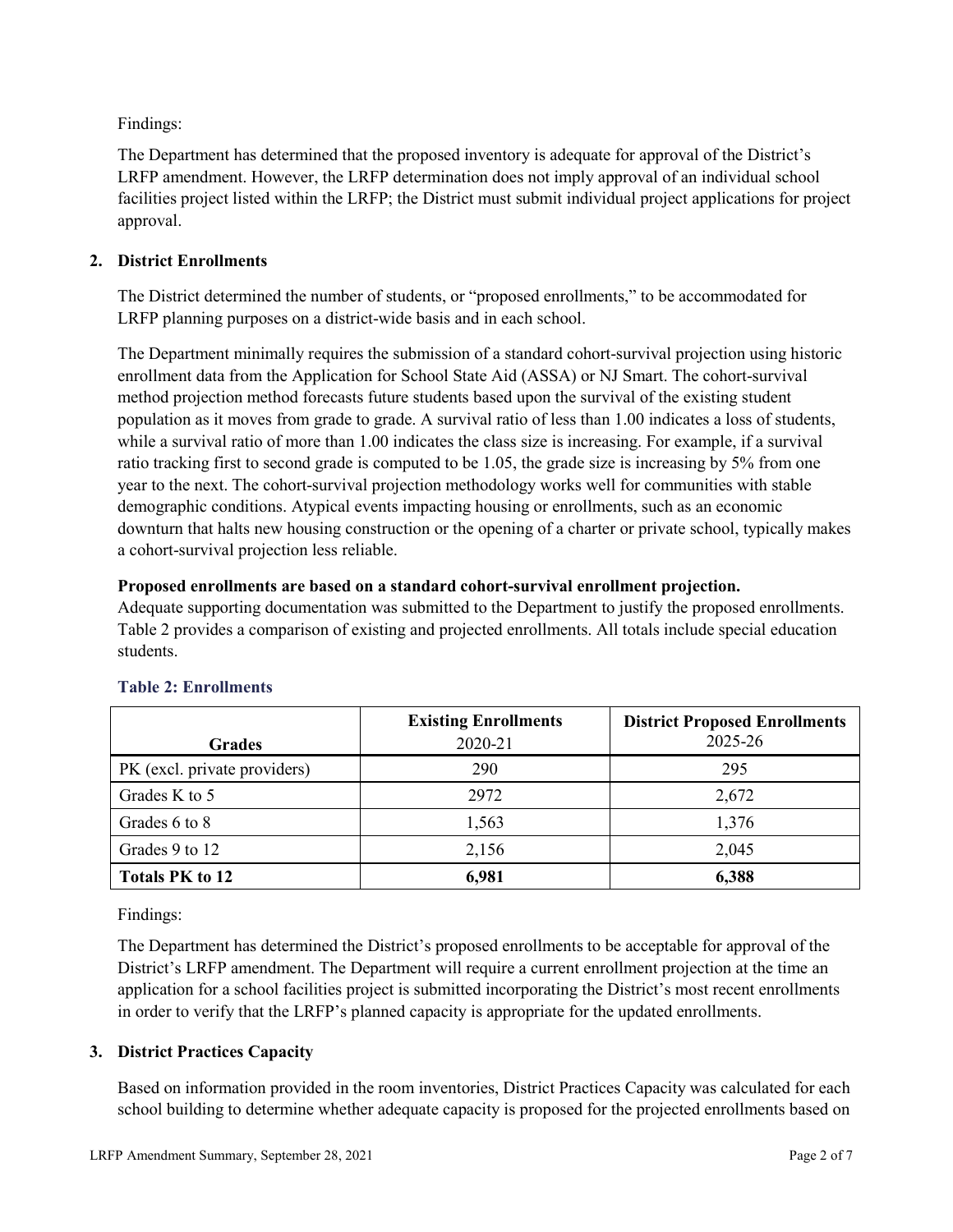district scheduling and class size practices. The capacity totals assume instructional buildings can be fully utilized regardless of school sending areas, transportation, and other operational issues. The calculations only consider district-owned buildings and long-term leases; short term leases and temporary buildings are excluded. **A capacity utilization factor of 90% for classrooms serving grades K-8 and 85% for classrooms serving grades 9-12 is applied in accordance with the FES.** No capacity utilization factor is applied to preschool classrooms.

In certain cases, districts may achieve adequate District Practices Capacity to accommodate enrollments but provide inadequate square feet per student in accordance with the FES, resulting in educational adequacy issues and "Unhoused Students." Unhoused students are considered in the "Functional Capacity" calculations used to determine potential State support for school facilities projects and are analyzed in Section 4.

Table 3 provides a summary of proposed enrollments and existing and proposed District-wide capacities. Detailed information can be found in the LRFP website reports titled *FES and District Practices Capacity Report, Existing Rooms Inventory Report, and Proposed Rooms Inventory Report.*

| <b>Grades</b>              | <b>Proposed</b><br><b>Enrollments</b> | <b>Existing</b><br><b>District</b><br><b>Practices</b><br>Capacity | <b>Existing</b><br>Deviation* | <b>Proposed</b><br><b>District</b><br><b>Practices</b><br>Capacity | <b>Proposed</b><br>Deviation* |
|----------------------------|---------------------------------------|--------------------------------------------------------------------|-------------------------------|--------------------------------------------------------------------|-------------------------------|
| Elementary ( $PK$ to 5)    | 2,967                                 | 3,148.75                                                           | 181.75                        | 3,148.75                                                           | 181.75                        |
| Middle $(6 \text{ to } 8)$ | 1,376                                 | 1,409.55                                                           | 33.55                         | 1,409.55                                                           | 33.55                         |
| High $(9 \text{ to } 12)$  | 2,045                                 | 2,080.80                                                           | 35.80                         | 2,080.80                                                           | 35.80                         |
| <b>District Totals</b>     | 6,388                                 | 6,639.10                                                           | 251.10                        | 6,639.10                                                           | 251.10                        |

## **Table 3: District Practices Capacity Analysis**

*\* Positive numbers signify surplus capacity; negative numbers signify inadequate capacity. Negative values for District Practices capacity are acceptable for approval if proposed enrollments do not exceed 100% capacity utilization.*

Considerations:

- Based on the proposed enrollments and existing room inventories, the District is projected to have inadequate capacity for the following grade groups, assuming all school buildings can be fully utilized: n/a
- Adequate justification has been provided by the District if the proposed capacity for a school significantly deviates from the proposed enrollments. Generally, surplus capacity is acceptable for LRFP approval if additional capacity is not proposed through new construction.

## Findings:

The Department has determined that proposed District capacity, in accordance with the proposed enrollments, is adequate for approval of the District's LRFP amendment. The Department will require a current enrollment projection at the time an application for a school facilities project is submitted, incorporating the District's most recent Fall Enrollment Report, in order to verify that the LRFP's planned capacity meets the District's updated enrollments.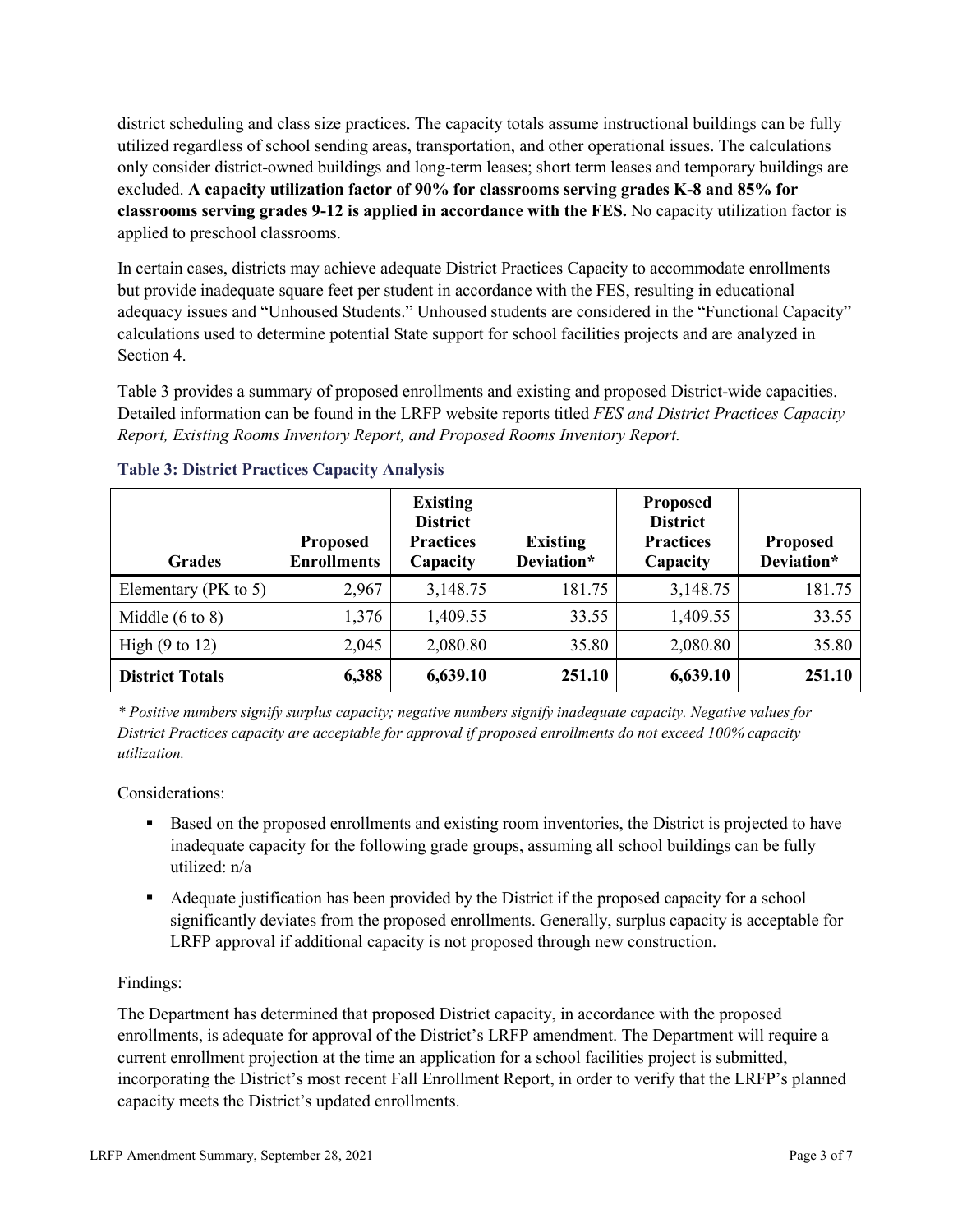#### **4. New Construction Funding Eligibility**

*Functional Capacity* was calculated and compared to the proposed enrollments to provide a **preliminary estimate** of Unhoused Students and new construction funding eligibility. **A final determination will be made at the time of project application approval.**

*Functional Capacity* is the adjusted gross square footage of a school building *(total gross square feet minus excluded space)* divided by the minimum area allowance per full-time equivalent student for the grade level contained therein. *Unhoused Students* is the number of students projected to be enrolled in the District that exceeds the Functional Capacity of the District's schools pursuant to N.J.A.C. 6A:26-2.2(c). *Excluded Square Feet* includes (1) square footage exceeding the FES for any pre-kindergarten, kindergarten, general education, or self-contained special education classroom; (2) grossing factor square footage *(corridors, stairs, mechanical rooms, etc.)* that exceeds the FES allowance, and (3) square feet proposed to be demolished or discontinued from use. Excluded square feet may be revised during the review process for individual school facilities projects.

Table 4 provides a preliminary assessment of the Functional Capacity, Unhoused Students, and Estimated Maximum Approved Area for Unhoused Students for each FES grade group. The calculations exclude temporary facilities and short-term leased buildings. School buildings proposed for whole or partial demolition or reassignment to a non-school use are excluded from the calculations pending project application review. If a building is proposed to be reassigned to a different school, the square footage is applied to the proposed grades after reassignment. Buildings that are not assigned to a school are excluded from the calculations. In addition, only preschool students eligible for state funding (former ECPA students) are included. Detailed information concerning the calculations can be found in the *Functional Capacity and Unhoused Students Report* and the *Excluded Square Footage Report.*

| Category                                     | PK/K to 5 | 6 to 8   | 9 to 12  | <b>Total</b> |
|----------------------------------------------|-----------|----------|----------|--------------|
| Eligible PK /K-12 Proposed Enrollments       | 2,967     | 1,376    | 2,045    |              |
| FES Area Allowance (SF/student)              | 125.00    | 134.00   | 151.00   |              |
| <b>Prior to Completion of Proposed Work:</b> |           |          |          |              |
| <b>Existing Gross Square Feet</b>            | 423,421   | 243,315  | 371,963  | 1,038,699    |
| <b>Adjusted Gross Square Feet</b>            | 413,864   | 239,144  | 363,227  | 1,016,235    |
| <b>Adjusted Functional Capacity</b>          | 3,310.91  | 1,784.66 | 2,405.48 |              |
| <b>Unhoused Students</b>                     | 0.00      | 0.00     | 0.00     |              |
| Est. Max. Area for Unhoused Students         | 0.00      | 0.00     | 0.00     |              |
| <b>After Completion of Proposed Work:</b>    |           |          |          |              |
| Gross Square Feet                            | 423,421   | 243,315  | 371,963  | 1,038,699    |
| New Gross Square Feet                        | $\theta$  | 0        | $\theta$ | $\Omega$     |
| <b>Adjusted Gross Square Feet</b>            | 413,864   | 239,144  | 363,227  | 1,016,235    |
| <b>Functional Capacity</b>                   | 3,310.91  | 1,784.66 | 2,405.48 |              |
| <b>Unhoused Students after Construction</b>  | 0.00      | 0.00     | 0.00     |              |
| Est. Max. Area Remaining                     | 0.00      | 0.00     | 0.00     |              |

#### **Table 4: Estimated Maximum Approved Area for Unhoused Students**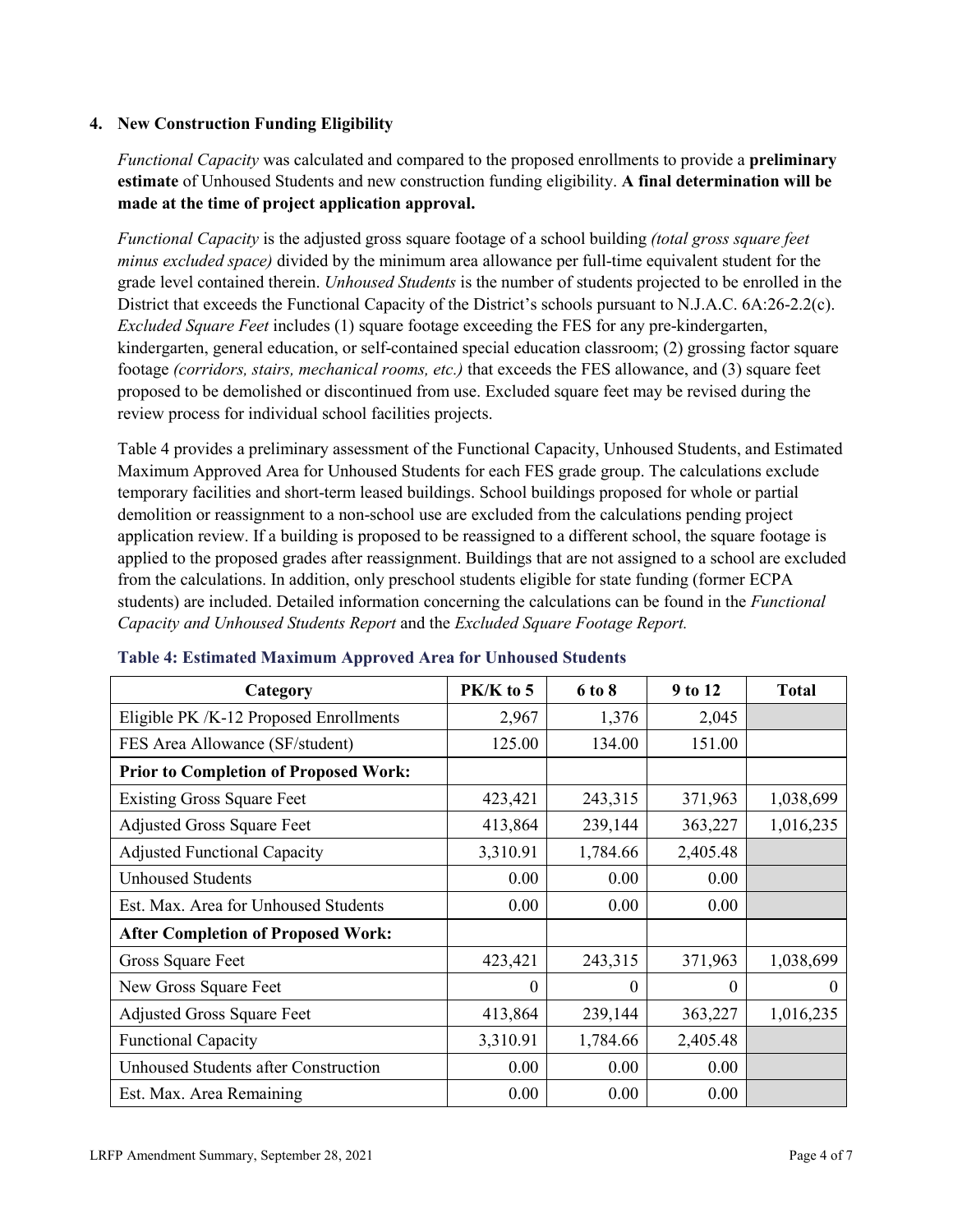Facilities used for non-instructional or non-educational purposes are ineligible for State support under the Act. However, projects for such facilities shall be reviewed by the Department to determine whether they are consistent with the District's LRFP and whether the facility, if it is to house students (full or part time) conforms to educational adequacy requirements. These projects shall conform to all applicable statutes and regulations.

Estimated costs represented in the LRFP by the District are for capital planning purposes only. The estimates are not intended to represent preliminary eligible costs or final eligible costs of approved school facilities projects.

Considerations:

- The District does not have approved projects pending completion, as noted in Section 1, that impact the Functional Capacity calculations.
- **The Functional Capacity calculations** *exclude* square feet proposed for demolition or discontinuation for the following FES grade groups and school buildings pending a feasibility study and project review: n/a.
- **Based on the preliminary assessment, the District has Unhoused Students prior to the completion** of proposed work for the following FES grade groups: n/a.
- New construction is proposed for the following FES grade groups: n/a.
- Proposed new construction exceeds the estimated maximum area allowance for Unhoused Students prior to the completion of the proposed work for the following grade groups: n/a.
- The District, based on the preliminary LRFP assessment, will not have Unhoused Students after completion of the proposed LRFP work. If the District is projected to have Unhoused Students, adequate justification has been provided to confirm educational adequacy in accordance with Section 6 of this determination.

## Findings:

Functional Capacity and Unhoused Students calculated in the LRFP are preliminary estimates. Preliminary Eligible Costs (PEC) and Final Eligible Costs (FEC) will be included in the review process for specific school facilities projects. A feasibility study undertaken by the District is required if building demolition or replacement is proposed per N.J.A.C. 6A:26-2.3(b)(10).

## **5. Proposed Work**

The District assessed program space, capacity, and physical plant deficiencies to determine corrective actions. Capital maintenance, or *"system actions,"* address physical plant deficiencies due to operational, building code, and /or life cycle issues. Inventory changes, or *"inventory actions,*" add, alter, or eliminate sites, site amenities, buildings, and/or rooms.

The Act (N.J.S.A. 18A:7G-7b) provides that all school facilities shall be deemed suitable for rehabilitation unless a pre-construction evaluation undertaken by the District demonstrates to the satisfaction of the Commissioner that the structure might pose a risk to the safety of the occupants even after rehabilitation or that rehabilitation is not cost-effective. Pursuant to N.J.A.C. 6A:26-2.3(b)(10), the Commissioner may identify school facilities for which new construction is proposed in lieu of rehabilitation for which it appears from the information presented that new construction is justified, provided, however, that for such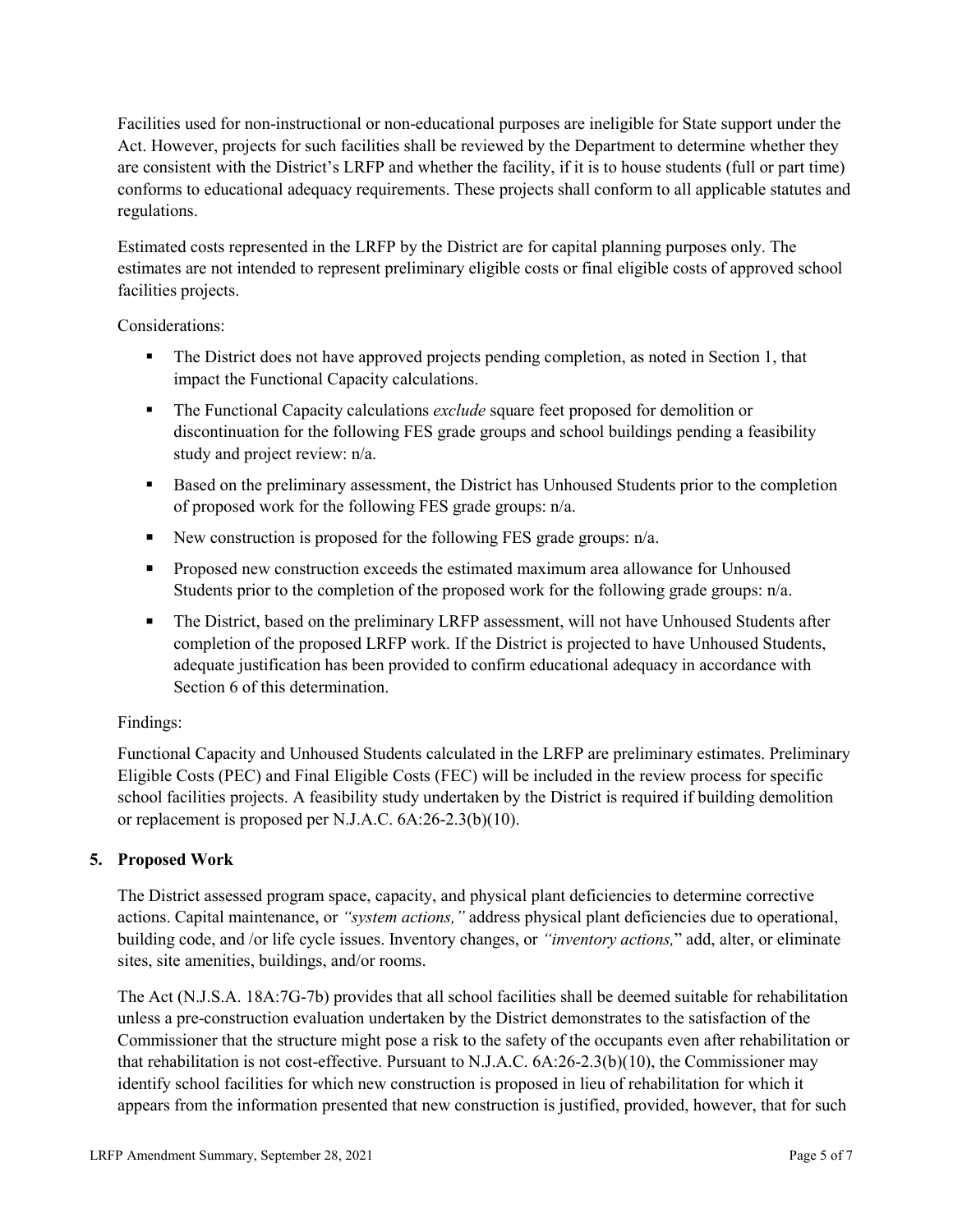school facilities so identified, the District must submit a feasibility study as part of the application for the specific school facilities project. The cost of each proposed building replacement is compared to the cost of additions or rehabilitation required to eliminate health and safety deficiencies and to achieve the District's programmatic model.

Table 5 lists the scope of work proposed for each school based on the building(s) serving their student population. Proposed inventory changes are described in the LRFP website reports titled *"School Asset Inventory Report and "Proposed Room Inventory Report."* Information concerning proposed systems work, or capital maintenance can be found in the "LRFP Systems Action Summary Report."

With the completion of the proposed work, the following schools are proposed to be eliminated: n/a; the following schools are proposed to be added: n/a.

| <b>Proposed Scope of Work</b>                                                                  | <b>Applicable Schools</b>                                                                                                                                                                                                                               |
|------------------------------------------------------------------------------------------------|---------------------------------------------------------------------------------------------------------------------------------------------------------------------------------------------------------------------------------------------------------|
| <b>Renovation only</b> (no new construction)                                                   |                                                                                                                                                                                                                                                         |
| System actions only (no inventory actions)                                                     | Arbor Intermediate (060), Conackamack MS<br>$(053)$ , Eisenhower $(065)$ , Grandview $(080)$ ,<br>Knollwood (100), Martin Luther King, Jr.<br>(105), Piscataway Twsp. HS (050),<br>Quibbletown MS (055), Randolphville<br>$(120)$ , Theodore MS $(057)$ |
| Existing inventory actions only (no systems actions)                                           | n/a                                                                                                                                                                                                                                                     |
| Systems and inventory changes                                                                  | n/a                                                                                                                                                                                                                                                     |
| <b>New construction</b>                                                                        |                                                                                                                                                                                                                                                         |
| Building addition only (no systems actions)                                                    | n/a                                                                                                                                                                                                                                                     |
| Renovation and building addition (system, existing<br>inventory, and new construction actions) | n/a                                                                                                                                                                                                                                                     |
| New building on existing site                                                                  | n/a                                                                                                                                                                                                                                                     |
| New building on new or expanded site                                                           | n/a                                                                                                                                                                                                                                                     |
| Site and building disposal (in addition to above scopes)                                       |                                                                                                                                                                                                                                                         |
| Partial building demolition                                                                    | n/a                                                                                                                                                                                                                                                     |
| Whole building demolition                                                                      | n/a                                                                                                                                                                                                                                                     |
| Site and building disposal or discontinuation of use                                           | n/a                                                                                                                                                                                                                                                     |

#### **Table 5: School Building Scope of Work**

Findings:

The Department has determined that the proposed work is adequate for approval of the District's LRFP amendment. However, Department approval of proposed work in the LRFP does not imply the District may proceed with a school facilities project. The District must submit individual project applications with cost estimates for Department project approval. Both school facilities project approval and other capital project review require consistency with the District's approved LRFP.